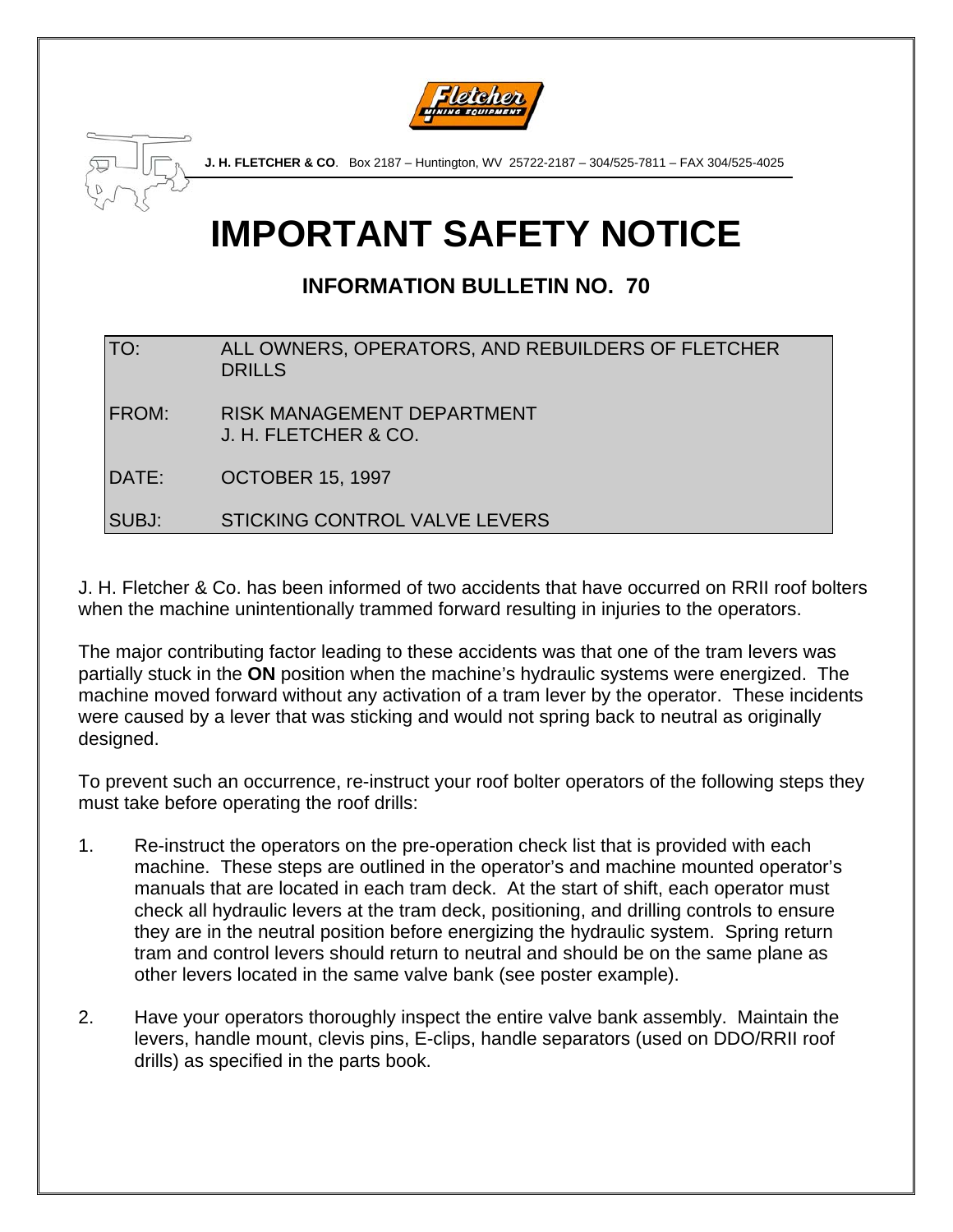Information Bulletin No. 70 Subject: Sticking Control Valve Levers Date: October 15, 1997 Page 2

- 3. Check your oil levels and change your oil filters regularly to ensure clean and sufficient oil is being supplied to the hydraulic system.
- 4. If sticking levers are identified, the roof bolter should be locked out, the condition reported to the foreman, and repairs undertaken by maintenance.

Whenever a sticking lever is identified, the valve and/or its levers should be replaced or repaired. If repair or replacement of the valve does not eliminate the sticking lever problem, contact your Fletcher representative who will review the problem and provide technical assistance. The continued use of valves that are sticking could result in serious injury or death to personnel.

Fletcher considers this situation an immediate safety concern that requires prompt notification to all maintenance personnel, operators and potential operators of J. H. Fletcher & Co. machinery.

To help in your notification efforts, J. H. Fletcher & Co. encloses posters that can be placed throughout the mine to alert the operators how each should address the danger presented to them by sticking valves.

Instructing your operators on the proper method for inspecting their hydraulic levers and initiating corrective action if they encounter sticking levers will prevent this type of injury.

To obtain additional copies of the posters, operator's manuals, or machine mounted operator's manuals, call the Risk Management Department and we will ship them to you at no charge. Additional copies of this Information Bulletin will be provided upon request. Please provide each operator or potential operator with a copy of this Information Bulletin. If you need parts, once you have inspected the valve levers, call J. H. Fletcher & Co., Service Department, at (304) 525- 7811.